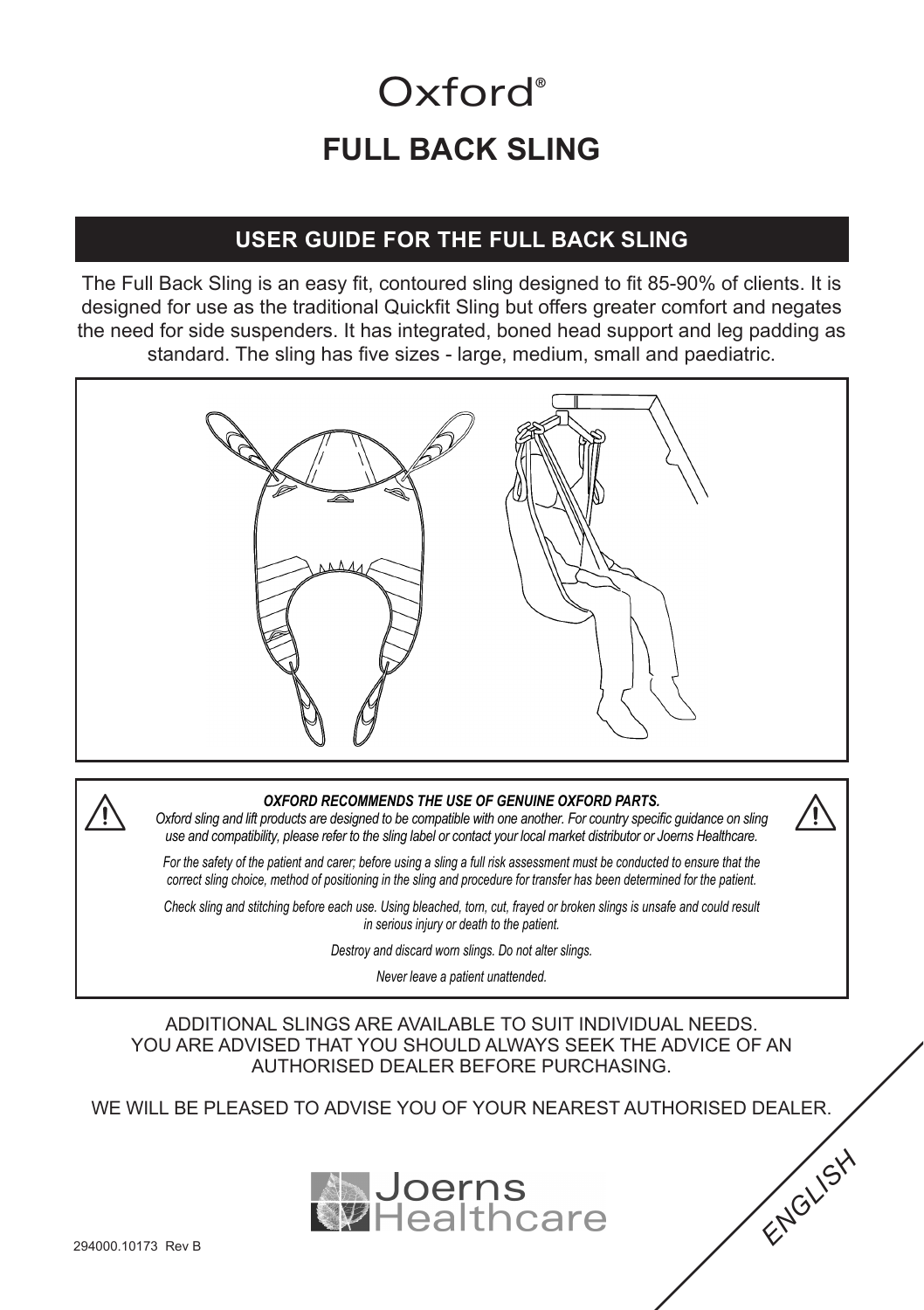#### **HOW TO FIT FROM SEATED POSITION**



Raise the client's leg and feed the padded leg piece under and up between the legs. Ensure that the sling is not twisted or creased under the thigh. Repeat this procedure for the other leg.



Raise lift to convenient height and attach the shoulder straps as shown. You may then raise the client to the required height. When seating the client the hand grip on the back of the sling may be used to ensure a good seated posture.



Feed the right leg support through the strap on the left leg support. Cross over leg straps, pass one leg strap through the other and attach to hoist on front hooks.

## *GOLDEN TIPS*

- *1. THE CLIENT'S POSTURE CAN BE ALTERED BY ADJUSTING BOTH*  **SHOULDER STRAPS.**
- *2. IF IN DOUBT, ATTACH TO COLOURED LOOPS.*
- *3. KEEP SHOULDER STRAPS AT EQUAL LENGTH.*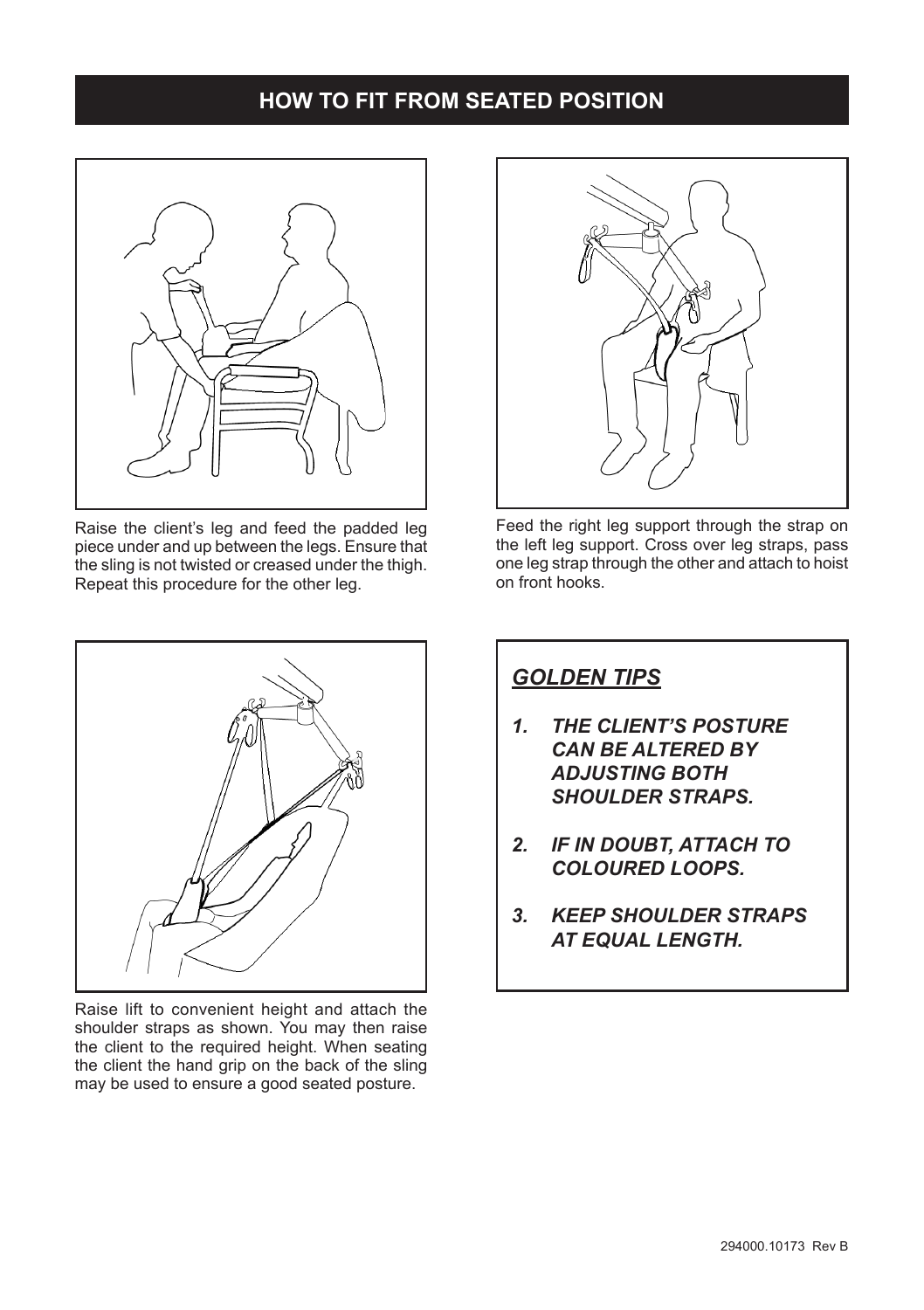#### **HOW TO FIT SLING FROM LYING POSITION**



Draw sheet roll the client onto the sling, ensuring that the top of the commode aperture is at the base of the spine.

Bring the leg support straps up and between the client's legs and proceed as from the seated position, attaching to the shortest possible loops. N.B. If you wish to place the client onto a high bed it may be necessary to lower the patient onto an intermediate surface and adjust the strap length.